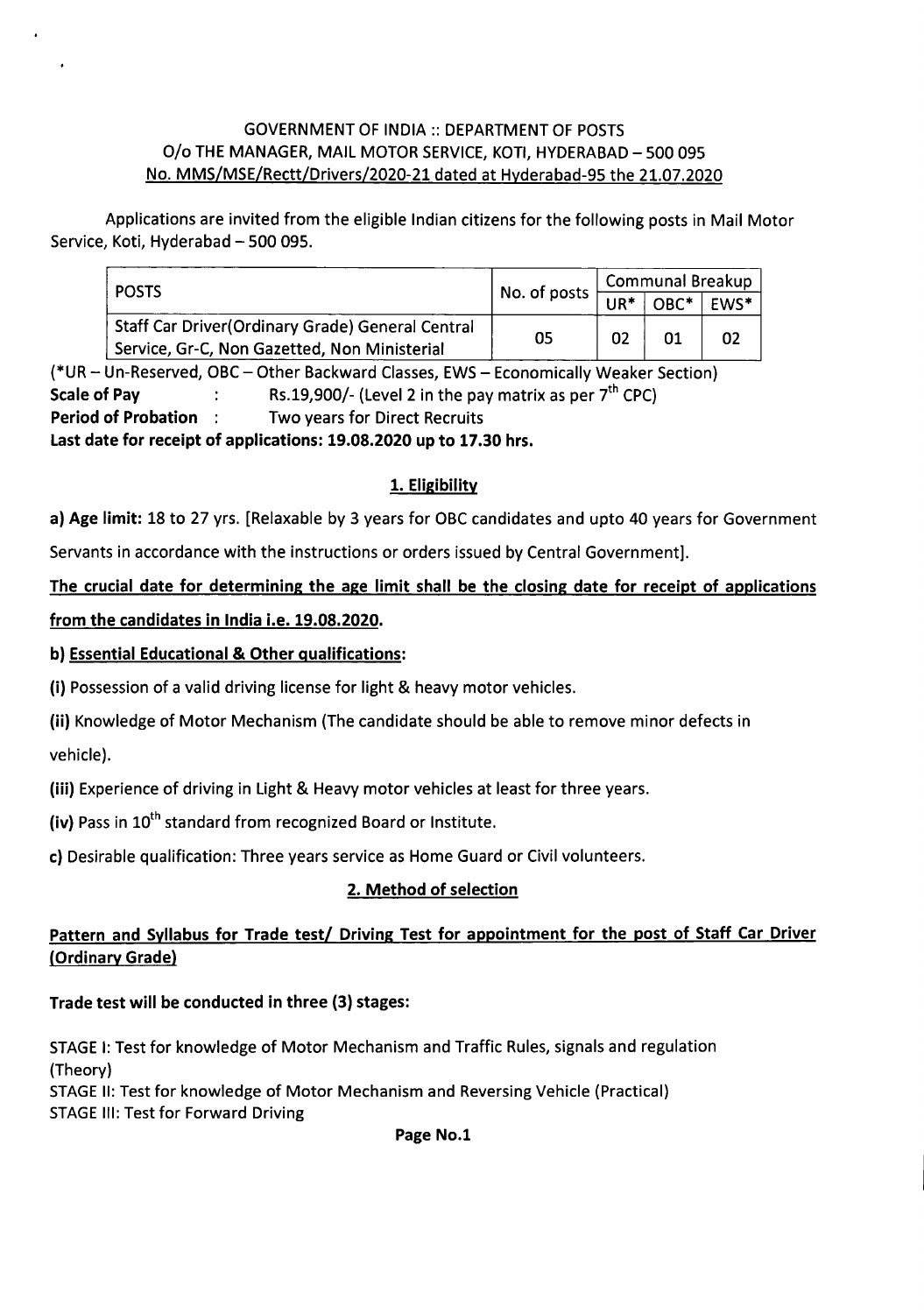## Pattern of Examination

 $\mathcal{L}^{\pm}$ 

 $\mathcal{L}_{\text{max}}$ 

#### I. Stage I of Examination

| Sl. No.        | <b>Description</b>                                                                       | Paper I                                                                                                                                                                                                                                 | Paper II                                                                                      | Paper III                                                                                     |
|----------------|------------------------------------------------------------------------------------------|-----------------------------------------------------------------------------------------------------------------------------------------------------------------------------------------------------------------------------------------|-----------------------------------------------------------------------------------------------|-----------------------------------------------------------------------------------------------|
| 1              | Competitive or<br>Qualifying                                                             | Competitive                                                                                                                                                                                                                             | Competitive                                                                                   | Competitive                                                                                   |
| $\overline{2}$ | <b>Type of Question</b>                                                                  | Multiple choice                                                                                                                                                                                                                         | Multiple choice                                                                               | Multiple choice                                                                               |
| 3              | <b>Maximum Marks</b>                                                                     | 40                                                                                                                                                                                                                                      | 20                                                                                            | 20                                                                                            |
| 4              | Duration                                                                                 | 30 minutes                                                                                                                                                                                                                              | 15 minutes                                                                                    | 15 minutes                                                                                    |
| 5              | Language of<br><b>Question Paper</b>                                                     | English, Hindi and<br>respective local<br>language, where<br>Hindi is not a local<br>language                                                                                                                                           | English, Hindi and<br>respective local<br>language, where<br>Hindi is not a local<br>language | English, Hindi and<br>respective local<br>language, where<br>Hindi is not a local<br>language |
| 6              | Language of<br><b>Answer Paper</b>                                                       | Not Applicable as<br>Multiple Choice<br>Questions                                                                                                                                                                                       | Not Applicable as<br><b>Multiple Choice</b><br>Questions                                      | Not Applicable as<br><b>Multiple Choice</b><br>Questions                                      |
| 7              | Minimum<br><b>Qualifying Mark</b><br>(Subject to<br>reservation policy<br>of Gevernment) | (a) For SC / ST-33% in each Paper<br>(b) For OBC and EWS-37% in each Paper<br>(c) For Others-40%<br>[Note: Relaxed standard shall be applicable only if<br>reservation is available for a category in relevant mode of<br>recruitment.] |                                                                                               |                                                                                               |

# II. Stage II of Examination

| SI.<br>No.     | <b>Description</b>                                                                          | Paper I                                                                                                                                                                                                                                     | Paper II       | Paper III                                 | Paper IV                                  |
|----------------|---------------------------------------------------------------------------------------------|---------------------------------------------------------------------------------------------------------------------------------------------------------------------------------------------------------------------------------------------|----------------|-------------------------------------------|-------------------------------------------|
| $\mathbf{1}$   | Competitive or<br>Qualifying                                                                | Competitive                                                                                                                                                                                                                                 | Competitive    | Competitive                               | Competitive                               |
| $\overline{2}$ | Type of<br>Question                                                                         | Practical                                                                                                                                                                                                                                   | Practical      | Practical                                 | Practical                                 |
| $\overline{3}$ | Maximum<br><b>Marks</b>                                                                     | 10                                                                                                                                                                                                                                          | 10             | 40                                        | 20                                        |
| 4              | Duration                                                                                    | 20 minutes                                                                                                                                                                                                                                  | 20 minutes     | 5 to 10 minutes<br>as per track<br>length | 5 to 10<br>minutes as per<br>track length |
| 5              | Language of<br><b>Question Paper</b>                                                        | Not Applicable                                                                                                                                                                                                                              | Not Applicable | Not Applicable                            | Not Applicable                            |
| 6              | Language of<br><b>Answer Paper</b>                                                          | <b>Not Applicable</b>                                                                                                                                                                                                                       | Not Applicable | Not Applicable                            | Not Applicable                            |
| $\overline{7}$ | Minimum<br><b>Qualifying Mark</b><br>(Subject to<br>reservation<br>policy of<br>Gevernment) | (a) For SC / ST-33% in each Paper<br>(b) For OBC and EWS - 37% in each Paper<br>(c) For Others - 40%<br>[Note: Relaxed standard shall be applicable only if<br>reservation is available for a category in relevant<br>mode of recruitment.] |                |                                           |                                           |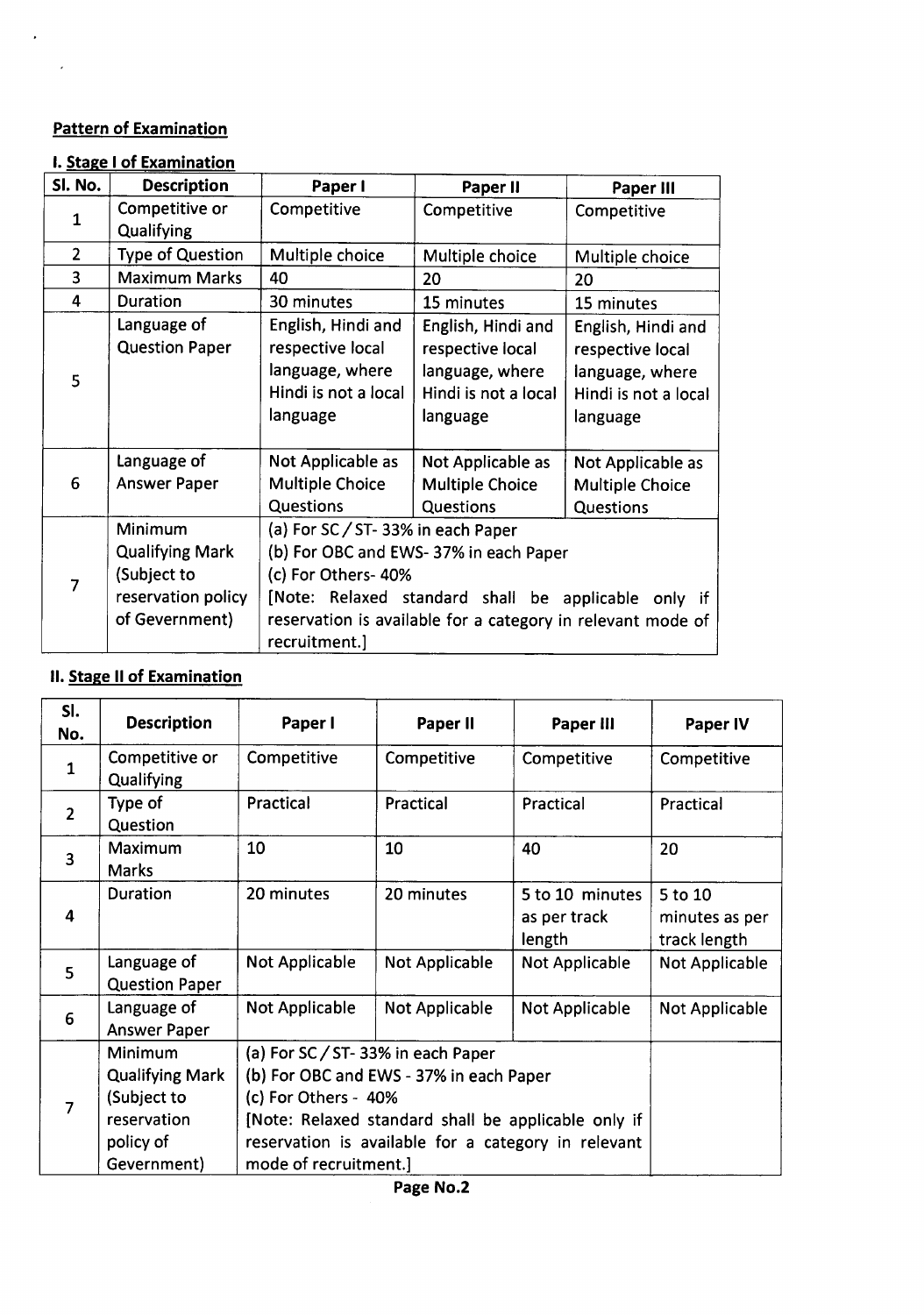## III. Stage III of Examination:

 $\bar{\lambda}$ 

 $\mathcal{L}^{(1)}$ 

| SI.            | <b>Description</b>                                                          |                                                                                                                                                                                                                                             | Paper II                                         |  |
|----------------|-----------------------------------------------------------------------------|---------------------------------------------------------------------------------------------------------------------------------------------------------------------------------------------------------------------------------------------|--------------------------------------------------|--|
| No.            |                                                                             | Paper I                                                                                                                                                                                                                                     |                                                  |  |
| 1              | <b>Competitive or Qualifying</b>                                            | Competitive                                                                                                                                                                                                                                 | Competitive                                      |  |
| $\overline{2}$ | <b>Type of Question</b>                                                     | Practical                                                                                                                                                                                                                                   | Practical                                        |  |
| 3              | <b>Weightage of Marks for</b><br>components of syllabus                     | As per Syllabus                                                                                                                                                                                                                             | As per Syllabus                                  |  |
| 4              | <b>Maximum Marks</b>                                                        | 40                                                                                                                                                                                                                                          | 20                                               |  |
| 5              | Duration                                                                    | 5 to 8 minutes to drive 2<br>Kms depend on track                                                                                                                                                                                            | 5 to 8 minutes to drive 2<br>Kms depend on track |  |
| 6              | Language of Question<br>Paper                                               | <b>Not Applicable</b>                                                                                                                                                                                                                       | <b>Not Applicable</b>                            |  |
| $\overline{7}$ | Language of Answer Paper                                                    | <b>Not Applicable</b>                                                                                                                                                                                                                       | <b>Not Applicable</b>                            |  |
| 8              | Minimum Qualifying Mark<br>(Subject to reservation<br>policy of Gevernment) | (a) For SC / ST-33% in each Paper<br>(b) For OBC and EWS - 37% in each Paper<br>(c) For Others - 40%<br>[Note: Relaxed standard shall be applicable only if<br>reservation is available for a category in relevant mode<br>of recruitment.] |                                                  |  |

# Syllabus of Examination:

# Stage |

| Knowledge of Motor Mechanism and Traffic rules, signals and regulation (Theory)<br>(60 minutes, Total-80 marks) |                                          |  |  |
|-----------------------------------------------------------------------------------------------------------------|------------------------------------------|--|--|
| Paper I [Maximum Marks-40]                                                                                      | • Trouble Shooting minor vehicle defects |  |  |
| Paper II [Maximum Marks-20]                                                                                     | • Traffic Rules and Regulations          |  |  |
| Paper III [Maximum Marks-20]                                                                                    | • Recognition of traffic signals         |  |  |
| • Recognition of hand signals and road markings                                                                 |                                          |  |  |

## Stage II

| Knowledge of Motor Mechanism and Reversing Vehicle (Practical)<br>(50-60 minutes, Total-80 marks) |                                                          |  |  |
|---------------------------------------------------------------------------------------------------|----------------------------------------------------------|--|--|
| Paper I [Maximum Marks-10]                                                                        | · Identification of defects<br>• Carry out minor repairs |  |  |
| Paper II [Maximum Marks-10]                                                                       | • Changing of wheels<br>• Inflation of wheels correctly  |  |  |
| Paper III [Maximum Marks-40]                                                                      | • Heavy Motor Vehicle Reversing                          |  |  |
| Paper IV [Maximum Marks-20]                                                                       | • Light Motor Vehicle Reversing                          |  |  |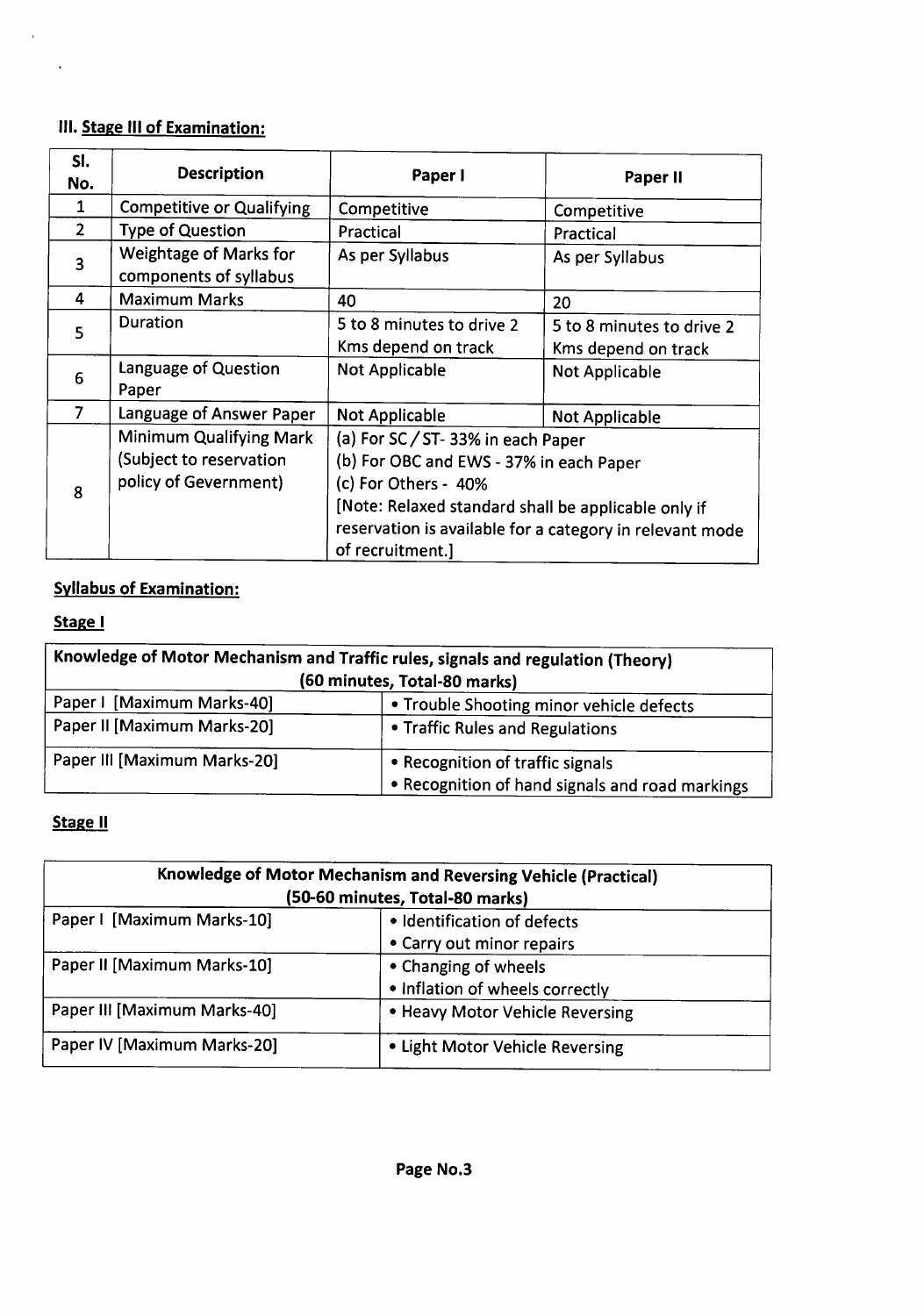#### Stage III

| <b>Forward Driving (Practical) (Total-60 marks)</b> |                                          |                                                          |                      |  |  |
|-----------------------------------------------------|------------------------------------------|----------------------------------------------------------|----------------------|--|--|
| Paper I<br>[Maximum<br>Marks-40]                    | Heavy<br>Motor<br><b>Vehicle Driving</b> | • Synchro Speed & Gear<br>• Synchro Clutch & Accelerator | 15 marks<br>15 marks |  |  |
|                                                     |                                          | . Control of Vehicle and Steering                        | 10 marks             |  |  |
| Paper II                                            | Light<br>Motor                           | • Synchro Speed & Gear                                   | 07 marks             |  |  |
| [Maximum                                            | <b>Vehicle Driving</b>                   | • Synchro Clutch & Accelerator                           | 07 marks             |  |  |
| Marks-20]                                           |                                          | . Control of Vehicle and Steering                        | 06 marks             |  |  |

#### Criteria for Selection:

- a) Candidates qualifying in all papers of previous stage are eligible to appear for test in the next stage i.e. candidates qualifying in each paper of Stage I are eligible to appear for test in Stage II and thereafter, candidates qualifying in each paper of Stage II are eligible to appear for test in Stage III. This vis-a-vis implies that if any of the candidates does not qualify any paper of a particular stage, he/ she shall not qualify for the next stage. Only such candidates qualified in all papers of each stage viz. Stage I, Stage II and Stage III shall be considered while preparing the final merit list.
- b) Final merit list of the qualified candidates shall be prepared by calculation of final marks in the following manner:

| SI.<br>No.     | <b>Particulars of Trade Test</b>                           | <b>Maximum</b><br><b>Marks</b> | % of weightage of<br>maximum marks<br>to be taken into<br>account | Weightage 20<br>100 Marks |
|----------------|------------------------------------------------------------|--------------------------------|-------------------------------------------------------------------|---------------------------|
| $\mathbf{1}$   | <b>Qualified candidates marks</b><br>obtained in Stage I   | 80                             | 25%                                                               | 20                        |
| $\overline{2}$ | Qualified candidates marks<br>obtained in Stage II         | 80                             | 40%                                                               | 32                        |
| $\overline{3}$ | <b>Qualified candidates marks</b><br>obtained in Stage III | 60                             | 80%                                                               | 48                        |
|                | 100                                                        |                                |                                                                   |                           |

- c) After arranging the candidates in order of merit as at above, number of candidates declared successful shall be equal to the number of vacancies in each category.
- d) In the event of any vacancy notified for recruitment remains unfilled due to nonjoining of selected candidate, the next candidate in the merit list shall be considered for appointment. However, appointment of such candidate shall be only on the ground of refusal of promotion / declining offer of appointment and no wait list or approved panel shall be maintained.

The date and venue of the tests will be intimated separately to the eligible candidates. No intimation will be sent in respect of other applicants who are not eligible.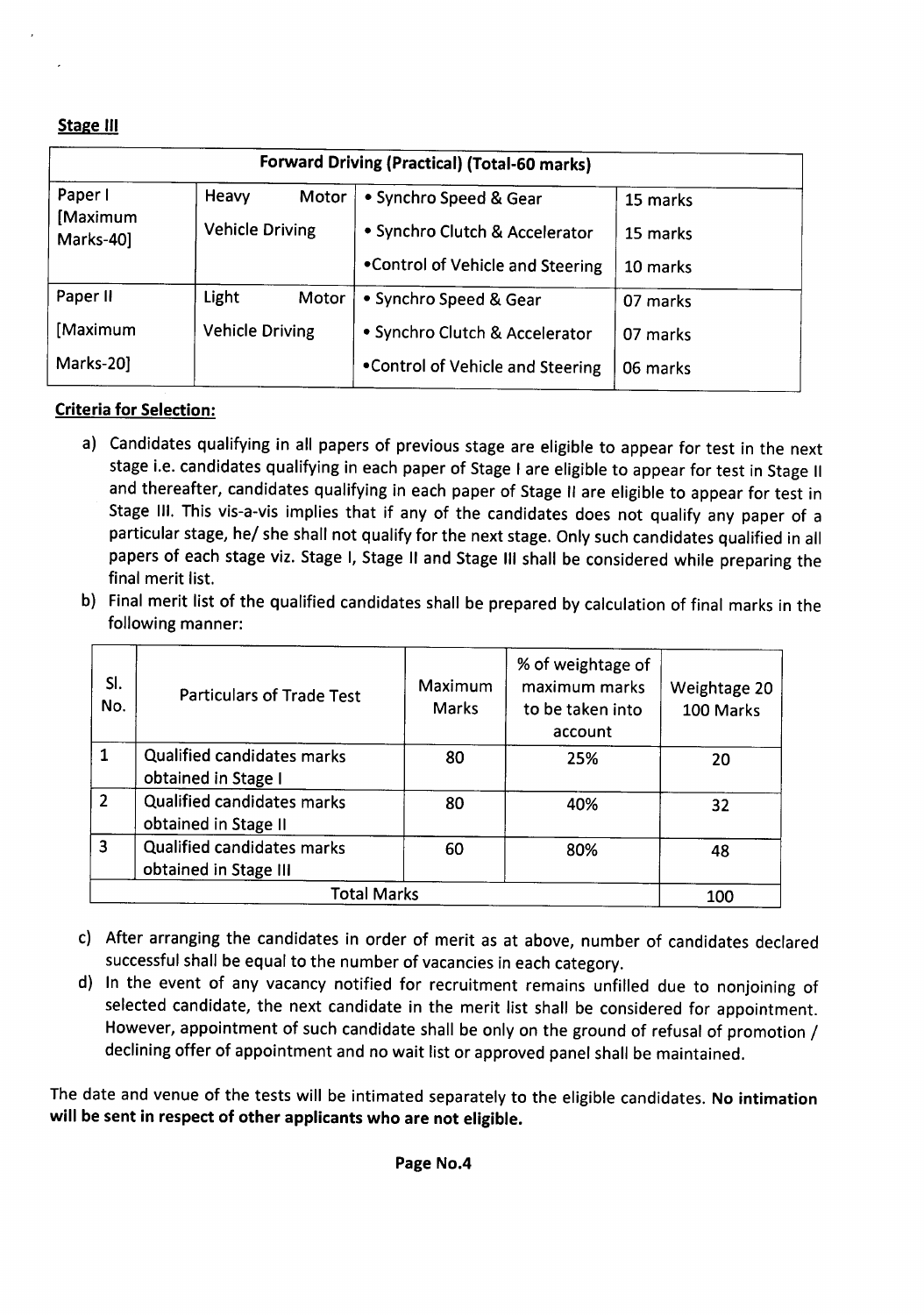# Application must be signed by the candidate and accompanied with:

- 1. Photocopies of the following certificates Self Attested by the candidate i)Age proof, ii) Educational Qualification as indicated at Sl.no.1(b) (iv), iii) Driving experience certificate as indicated at Sl. No. 1(b)(iii), iv) OBC/EWS certificate issued by competent Authority, v) Driving License along with the Extract issued by RTA Concerned.
- 2. One recent passport size photograph self attested by the candidate should be pasted in the application form.

#### Special Instructions to the candidates:

 $\ddot{\phantom{0}}$ 

The applications should be sent in an envelope superscripting the post applied for addressing to "The Manager, Mail Motor Service, Koti, Hyderabad - 500 095" either by speed post or Register post on or before 19.08.2020 up to 17.30 hrs and other means will be rejected. Incomplete/ Unsigned applications are liable to be rejected. Application(s) without complete information or without copies of requisite certificates or the application(s) enclosing copies of the certificate(s) without self attestation will be rejected straight away without any notice or information. Applications received after due date will be summarily rejected. No allowances and expenseswill be paid for attending the test and the candidates will have to bear the cost. The vacancies notified are subject to change without assigning any reasons and Department reserves the right to cancel the recruitment if so warranted.

*l~\_*

~ Mail Motor Service, Hyderabad  $-500095$ 

.------------------------------------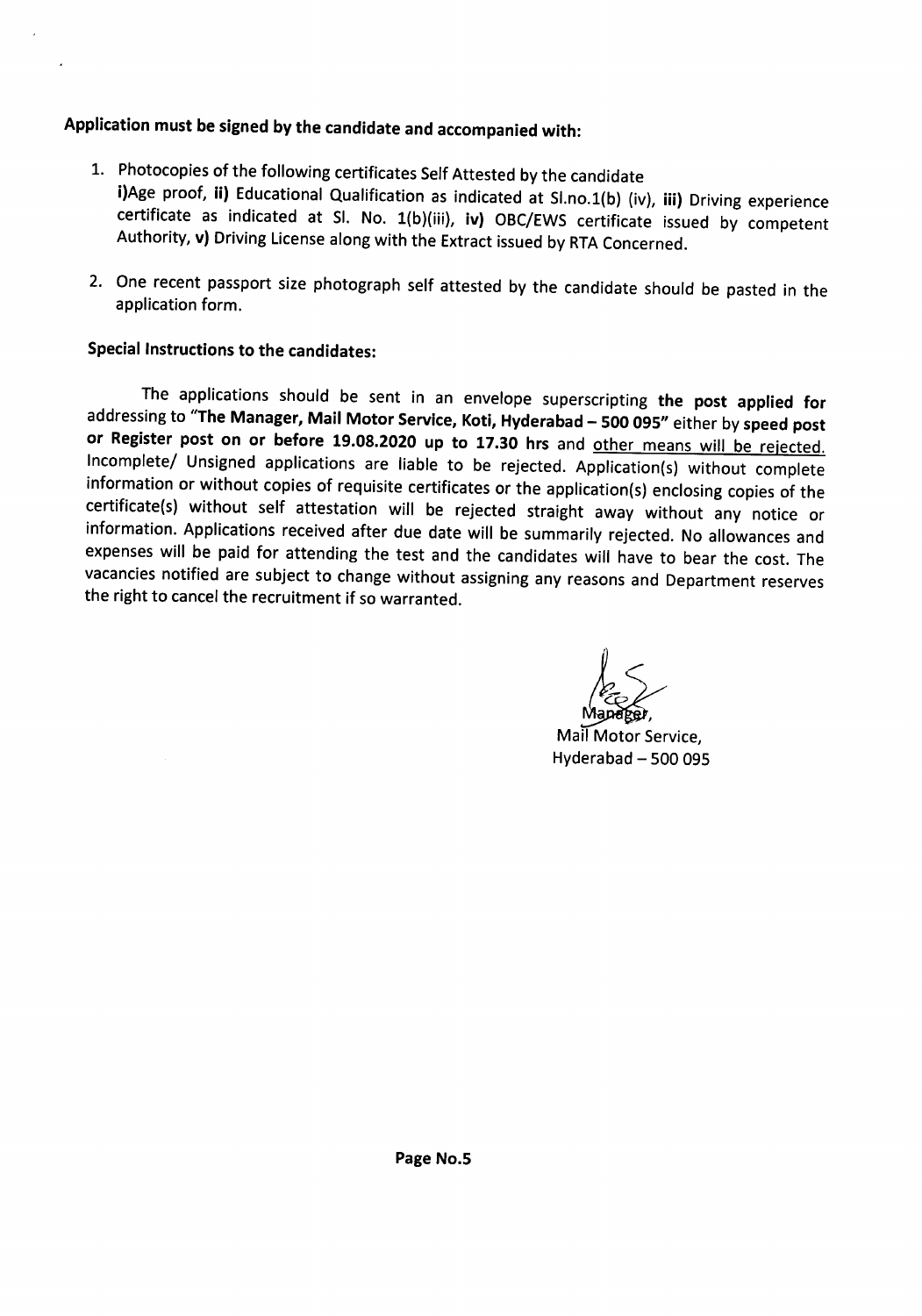|    | Application should be submitted in the following format:                                                                                     |            |                                                                                                                                                                                                                                                                                                                                | Self attested           |
|----|----------------------------------------------------------------------------------------------------------------------------------------------|------------|--------------------------------------------------------------------------------------------------------------------------------------------------------------------------------------------------------------------------------------------------------------------------------------------------------------------------------|-------------------------|
|    | 1. Full name (In block letters)                                                                                                              |            |                                                                                                                                                                                                                                                                                                                                | recent<br>Passport size |
|    | 2. Father's full name                                                                                                                        |            |                                                                                                                                                                                                                                                                                                                                | Photograph              |
|    | 3. Post Applied for                                                                                                                          |            |                                                                                                                                                                                                                                                                                                                                |                         |
|    | 4. Permanent Address                                                                                                                         |            |                                                                                                                                                                                                                                                                                                                                |                         |
|    | 5. Address for correspondence                                                                                                                |            |                                                                                                                                                                                                                                                                                                                                |                         |
|    | 6. Citizenship                                                                                                                               |            | Indian / others                                                                                                                                                                                                                                                                                                                |                         |
| 7. | Date of Birth(By Christian Era)                                                                                                              |            |                                                                                                                                                                                                                                                                                                                                |                         |
| 8. | Age as on 19.08.2020 (i.e.closing date) :                                                                                                    |            |                                                                                                                                                                                                                                                                                                                                |                         |
| 9. | <b>Reservation category</b><br>(i)<br>precribed format (Format enclosed)<br>(ii)<br>under the Govt. of India.                                |            | : Are you a member of UR/EWS/ OBC (Non Creamy layer)(Tick)<br>If yes, candidate should submit caste certificate for OBC and Income & Asset certificate<br>for Economically Weaker Section (EWS) issued by the Competent Authority in the<br>OBC candidate aslo submit non-creamy layer certificate for appointment to the post |                         |
|    | 10. Educational Qualification                                                                                                                |            |                                                                                                                                                                                                                                                                                                                                |                         |
|    | 11. Driving License Number                                                                                                                   |            |                                                                                                                                                                                                                                                                                                                                |                         |
|    |                                                                                                                                              |            | 12. Particulars of Issue of Driving License with validity: (LMV & HMV Separately)                                                                                                                                                                                                                                              |                         |
|    |                                                                                                                                              |            | Date of Issue of Driving Lincence : LMV :Validity                                                                                                                                                                                                                                                                              |                         |
|    |                                                                                                                                              |            | Date of Issue of Driving Lincense : HMV :Validity                                                                                                                                                                                                                                                                              |                         |
|    | 13. Whether copy of extract of Driving License issued by concerned RTA<br>Authorities showing all details of License endorsement is enclosed |            | Yes / No                                                                                                                                                                                                                                                                                                                       |                         |
|    | 14. Driving Experience Period                                                                                                                |            |                                                                                                                                                                                                                                                                                                                                |                         |
|    | (LMV & HMV Separately)                                                                                                                       |            |                                                                                                                                                                                                                                                                                                                                |                         |
|    |                                                                                                                                              | <b>LMV</b> |                                                                                                                                                                                                                                                                                                                                |                         |
|    | 15. Home Guard Service<br>16. Any other relevant information:                                                                                |            |                                                                                                                                                                                                                                                                                                                                |                         |

 $\hat{\boldsymbol{\lambda}}$ 

 $\mathcal{L}^{\pm}$ 

Signature of Candidate

------ -\_. -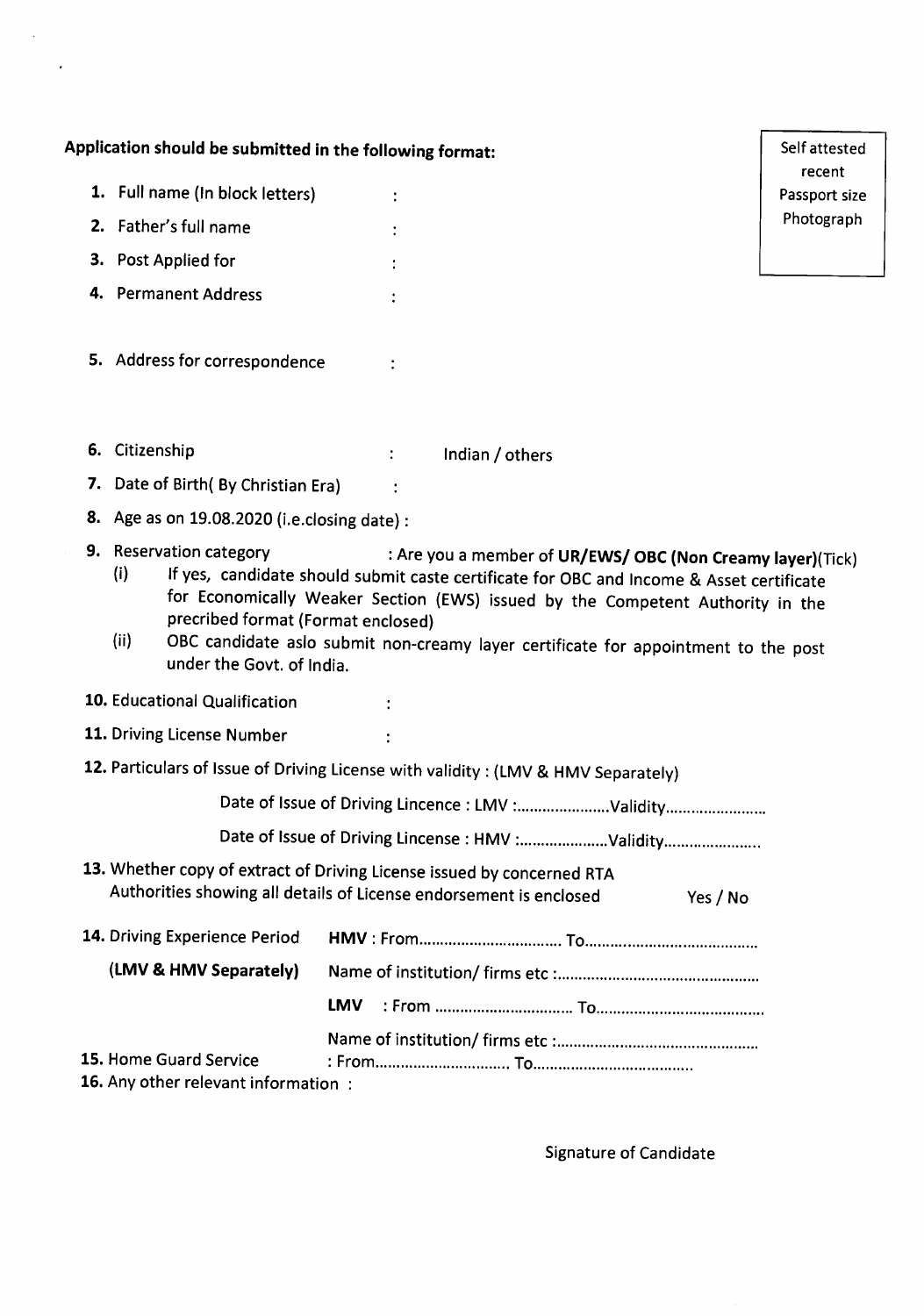#### FORM OF CASTE CERTIFICATE (OBC)

The form of certificate to be produced by Other Backward Classes candidates applying for appointment to posts under the Government of India.

This is to certify that Shri/Shrimati/Kumari· son/daughter. of Shri............ of village/town" in District/Division· of the State/Union Territorv" belongs to the Communitywhich is recognised as a backward class under:

@ Government of India, Ministry of Welfare Resolution No. 12011/68/93-BCC (C) dated 10th September, 1993 published in the Gazette of India Extraordinary Part-I, Section-1,No. 186 dated 13th September, 1993.

@ Government of India, Ministry of Welfare Resolution No. 12011/9/94-BCC dated 19-10-94, published in the Gazette of India Extraordinary Part-I, Section-1, No. 163 dated 20-10-1994.

@ Government of India, Ministry of Welfare Resolution No. 12011/7/95-BCC dated 24-5-95, published in the Gazette of India Extraordinary Part-I, Section-1, No. 88 dated 25-5-1995.

@ Government of India, Ministry of Welfare Resolution No. 12011/96/94-BCC dated 9thMarch, 1996 published in the Gazette of India Extraordinary Part-I, Section-1, No. 60 dated 11th March, 1996.

@ Government of India, Ministry of Welfare Resolution No. 12011/44/96-BCC dated 6th December, 1996 published in the Gazette of India Extraordinary Part-I, Section-1, No210 dated 11th December, 1996. @ Government of India, Ministry of Welfare Resolution No. 12011/99/94-8CCdated 11th December,

1997 published in the Gazette of India Extraordinary Part-I, Section-1, No.236 dated 12th December, 1997.

@ Government of India, Ministry of Welfare Resolution No. 12011/13/97-BCC dated 3rd December, 1997 published in the Gazette of India Extraordinary Part-I, Section-1, No. 239 dated 17th December, 1997. @ Government of India, Ministry of Social Justice and Empowerment Resolution No.12011/68/98- BCC dated the 27th October, 1999 published in the Gazette of India Extraordinary Part-I, Section-1, No. 241 dated the 27th October, 1999.

@ Government of India, Ministry of Social Justice and Empowerment Resolution No. 12011/88/98- BCC dated 6th December, 1999 published in the Gazette of India Extraordinary Part-I, Section-1, No. 270 dated 6th December, 1999.

@ Government of India, Ministry of Social Justice and Empowerment Resolution No.12011/36/99- BCC dated 4th April, 2000 published in the Gazette of India Extraordinary Part-I, Section-1, No. 71 dated 4th April, 2000.

@ Government of India, Ministry of Social Justice and Empowerment Resolution No. 12011/44/99- BCC dated the 21st September, 2000 published in the Gazette of India Extraordinary Part-I, Section-1, No. 210 dated the 21st September, 2000.

@ Government of India, Ministry of Social Justice and Empowerment Resolution No. 12015/9/2000-BCC dated 6th September, 2001 published in the Gazette of India Extraordinary Part-I, Section-1, No. 246 dated 6th September, 2001.

@ Government of India, Ministry of Social Justice and Empowerment Resolution No. 12011/1/2001-BCC dated 19th June, 2003 published in the Gazette of India Extraordinary Part-I, Section, 1 No. 151 dated 20th June, 2003.

Cont'd to page-2-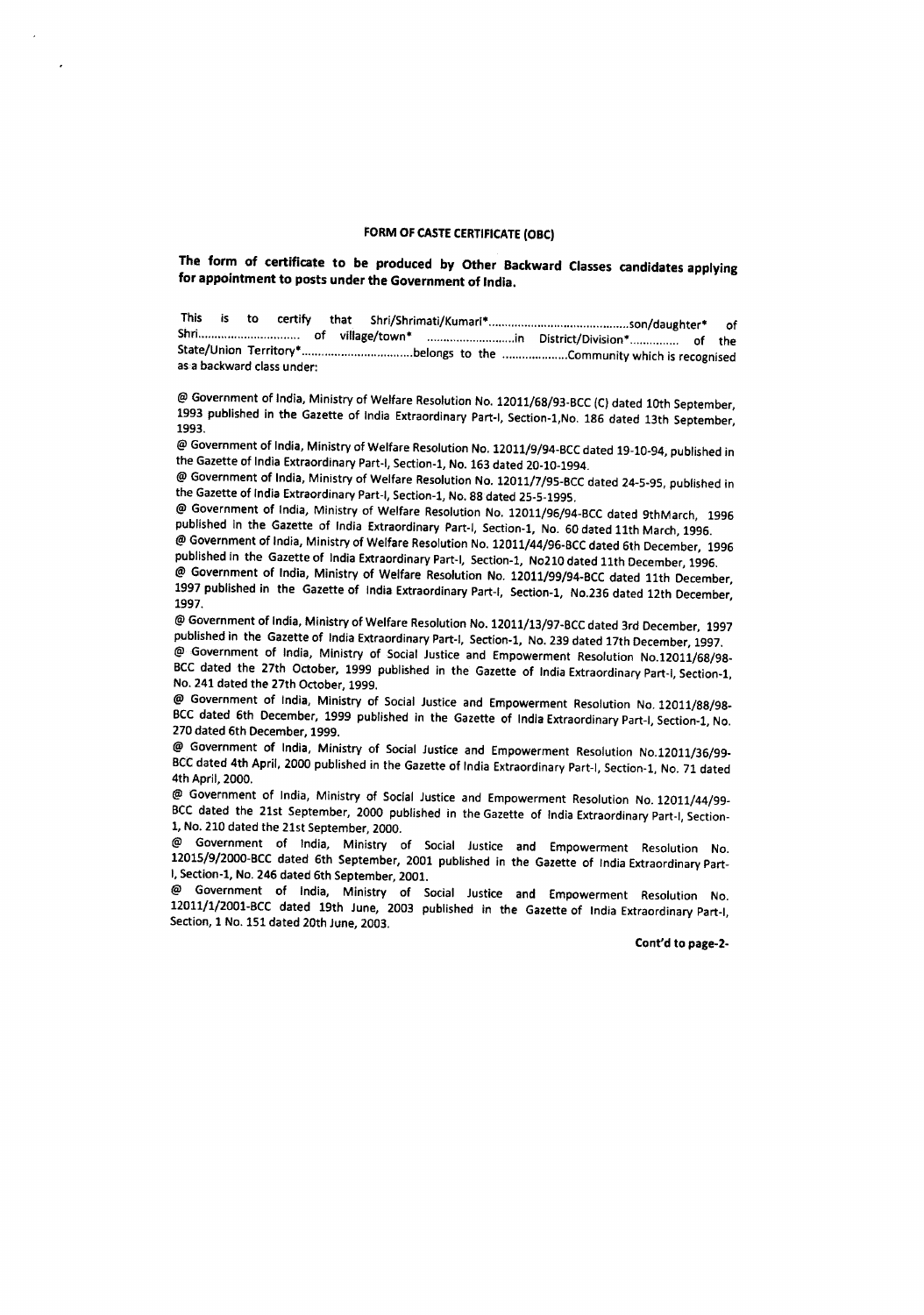@ Government of India, Ministry of Social Justice and Empowerment Resolution No. 2011/4/2002- BCC dated 13th January, 2004 published in the Gazette of India Extraordinary, Part-I Section-1, No. 9 dated 13th January, 2004.

@ Government of India, Ministry of Social Justice and Empowerment Resolution No. 12011/14/2004-BCC dated 12th March, 2007 published in the Gazette of India Extraordinary, Part-l, Section-1, No. 67 dated 12th March, 2007.

Shrl/Shrimati/Kumari\* and/or· his/her· family ordinarily residesin village/town·................................ of...................... District/Division· of the State/ Union Territory" of..............................

This is also to certify that he/she\* does not belong to the persons/sections\* (Creamy Layer) mentioned in column 3 of the Schedule to the Government of India, Department of Personnel & Training O.M. No. 36012/22/93-Estt. (SCT) dated 8-9-1993 O.M. No. 36033/3/2004-Estt. (Res.) dated 9th March, 2004 and O.M. No. 36033/3/2004-Estt. (Res.) dated 14th October, 2008.

Signature . \*\*Designation................................ (With seal of Office) State/Union Territory Place . Date .. "Please delete the words which are not applicable.

@ Strike out whichever is not applicable.

NOTE: The term "ordinarily reside (s)" used here will have the same meaning as in Section 20 of the Representation of the People Act, 1950.

# ··Listof authorities empowered to IssueOBCCertificate

District Magistrate/Additional District Magistrate/Collector/Deputy Commissioner/Additional Deputy Commissioner/Deputy Collector/1st Class Stipendiary Maglstrate/t Sub-Divisional Magistrate/Taluka Magistrate/Executive Magistrate/Extra Assistant Commissioner. T(not below of the rank of 1st Class Stipendiary Magistrate).<br>(ii) Chie

- (ii) Chief Presidency Magistrate/Additional Chief Presidency Magistrate/Presidency Magistrate.<br>(iii) Revenue Officers not below the rank of Inheildas
- (iii) Revenue Officers not below the rank of Tehsildar.<br>(iv) Sub Divisional Officer of the area where the c
- (iv) Sub Divisional Officer of the area where the candidate and/or his/her family normally resides.<br>(v) Administrator/Secretary to Administrator/Development Officer(Lakshadurean)
- Administrator/Secretary to Administrator/Development Officer(Lakshadweep)

Note 1: Candidates claiming to belong to OBCs should note that the name of their Caste (including its spellings) as indicated in their certificates, should be exactly the same as published in the lists notified by the Central Government from time to time. A certificate containing any variation in the Castename will not be accepted.

Note 2:The OBC claim of a candidate will be determined in relation to the State (or part of the State) to which hiS/her father originally belongs. A candidate who has migrated from one State (or part of the State) to another should, therefore, produce an OBCcertificate which should have been issued to him/her based on his/her father's OBC certificate from the State to which he (father) originally belongs.

Note 3:No change in the community status already indicated by a candidate in his/her simplified application form for this examination will ordinarily be allowed by the Commission.

#### Page·2·